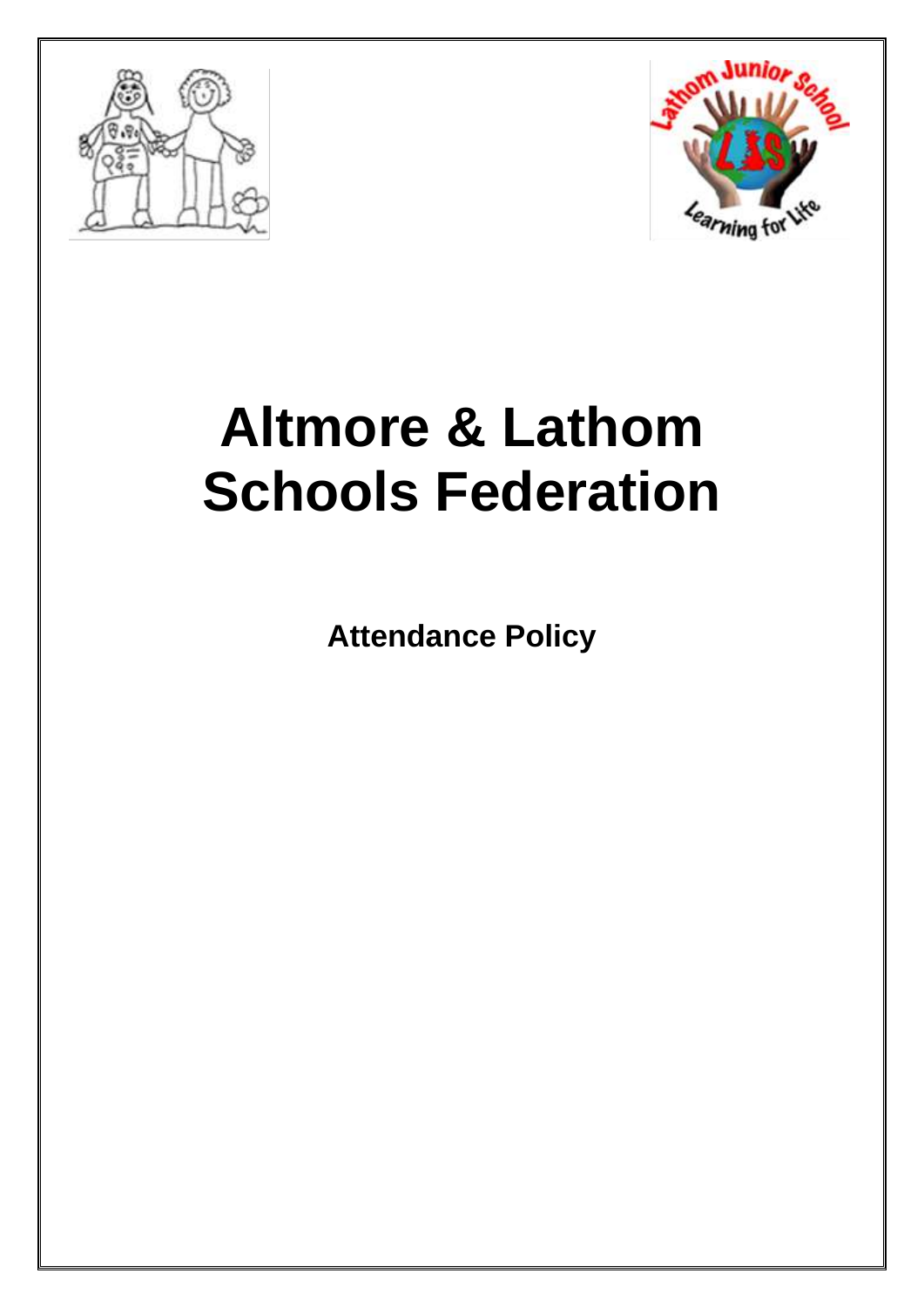# **ALTMORE AND LATHOM SCHOOLS FEDERATION ATTENDANCE POLICY "***Attendance matters…"*

The Federation holds the highest expectations regarding attendance and punctuality. We aim for 100% attendance and zero lates for every child, understanding that excellent attendance at school supports excellent outcomes.

## **As a school we aim to:**

- Maintain parents' and pupils' awareness of the importance of regular attendance.
- Celebrate good attendance
- Improve punctuality
- To raise level of achievement
- Maximise opportunities both in school and in later life

## **Good attendance is important because:**

- Statistics show a direct link between under-achievement and poor attendance
- Regular attenders make better progress, both socially and academically
- Regular attenders find school routines and school work easier to cope with
- Regular attenders find learning more satisfying
- Regular attenders have an easier transfer to secondary school

## **As a parent you can help us by:**

- Ringing on the first morning of all absences with the reason and saying when the child will return before 9.15am
- Arranging dental and doctor's appointments out of school hours or during school breaks
- Bringing your child to school before and returning them after a hospital or other medical appointment
- Keeping us updated by telephone or letter if your child has an extended period of absence due to illness

## **The Federation schools shall take various measures in order to safeguard children by:**

- Following up unexplained absences after registration, with a phone call on the first morning
- Reminding parents of the importance of regular attendance and punctuality in newsletters, and the Home-School agreement
- Publishing our attendance rate in the school prospectus and the Governing Body's School Profile
- Acknowledging and rewarding good attendance in weekly assemblies
- Publishing your child's attendance rate on her/his annual school report
- Letting you know if we have concerns regarding your child's attendance
- If we continue to have concerns make a referral to the School Educational Welfare Officer (EWO), who visits the school regularly to review and support attendance matters supported by our team from the Children Centre.

## **Authorised Absence**

Some absences are allowed by law and are known as "authorised absences". For example: if a child is ill; there is a family bereavement; for religious observance.

We realise that there are *rare* occasions when there might be a particular concern that causes your child to be absent. Please let us know and we shall try to deal with it sympathetically.

## **Unauthorised Absence**

There are times when children are absent for reasons, which are *not* permitted by law. These are known as "unauthorised absences". Examples of unauthorised absence are:

- Waiting on a delivery
- Going for a family day out
- Sleeping in after a late night
- Going shopping, or for a hair cut
- Because it is your child's birthday
- Unapproved Holidays
- Where there is no explanation for the absence or where the explanation or reason for the absence is considered unsatisfactory.
- Parents are unwell (*call us, we can help to get your child to school*)

## Supporting such absences is against our school ethos

Unauthorised Absences have to be reported to the Local Authority. The School Attendance Service may contact you and consider taking legal action against you if your child has unauthorised absences.

## **Punctuality**

- At Lathom our gates open at 8:30am every morning.
- At Altmore our gates open at 8:45am for Nursery children and 8:55am for Year R and KS1, allowing parents to support us with transitions between home and school.